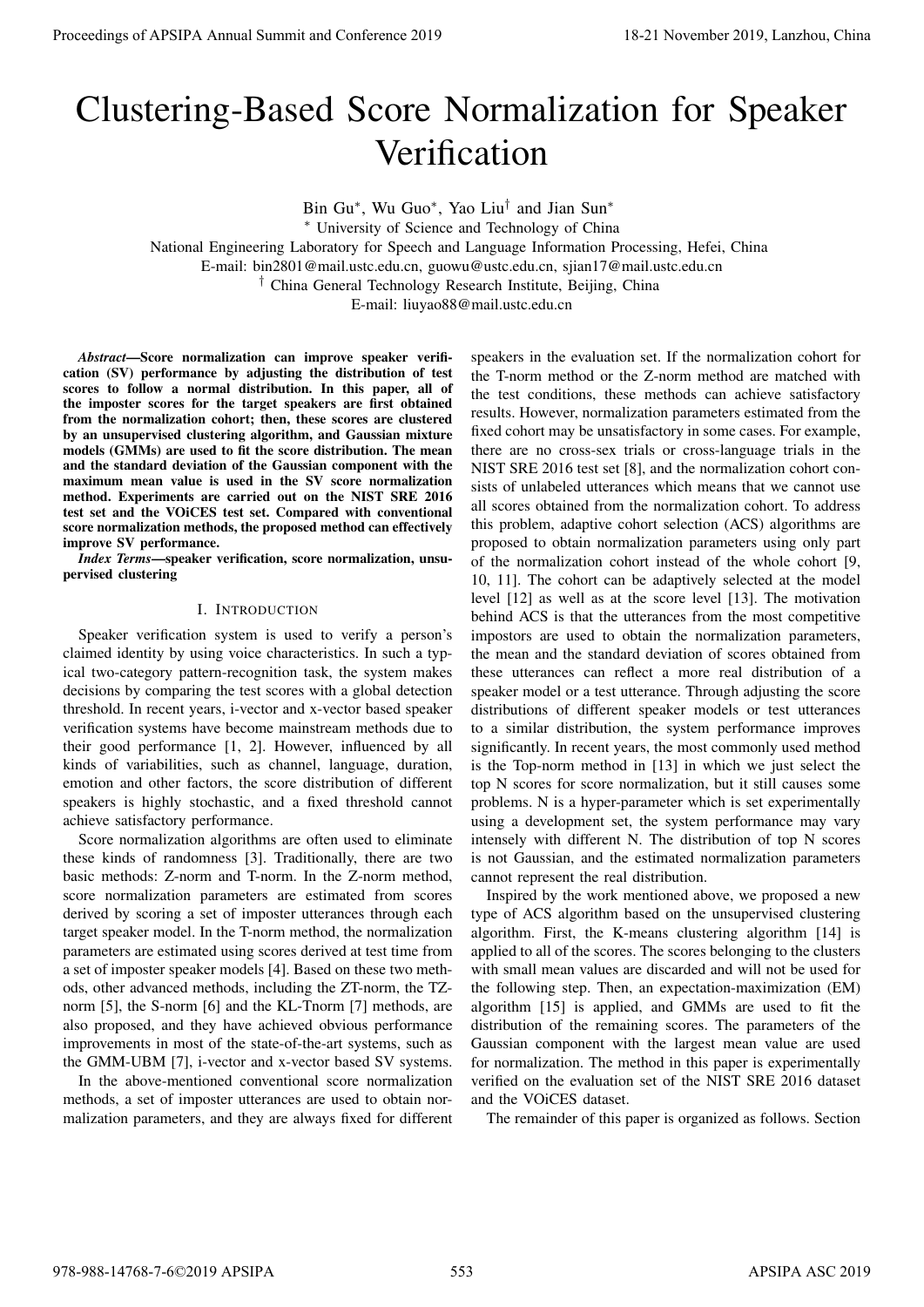2 introduces the mainstream score normalization algorithms. In section 3, we describe the proposed unsupervised clustering score normalization algorithm in detail. Section 4 presents the experimental setup and results. Finally, conclusions are given in section 5.

## II. SCORE NORMALIZATION TECHNIQUE

This section introduces several commonly used score normalization methods.

# *A. Conventional score normalization*

The Z-norm and T-norm methods are the most widely used score normalization methods. Since they are similar, we only introduce Z-norm method in detail. For the  $m^{th}$  enrolled speaker model  $e_m$ , we can obtain a score set  $s(e_m, t_l^*)$  using speaker moder  $e_m$ , we can obtain a score set  $s(e_m, t_l)$  using<br>all the utterances  $\{t_1^*, t_2^*, \dots t_L^*\}$  in the normalization cohort, where  $t_i^*$  is the  $l^{th}$  imposter utterance. We fit the distribution of these scores with a Gaussian distribution, and then the mean  $\hat{\mu}$  and the standard deviation  $\hat{\sigma}$  of the impostor scores can be obtained. These parameters can be used to normalize the actual test score  $s(o)$  of  $e_m$  for the final decision.

$$
s(o)_{norm} = \frac{s(o) - \hat{\mu}}{\hat{\sigma}} \tag{1}
$$

Based on these two basic methods, S-norm method, where the scores normalized using T-norm method and the scores normalized using Z-norm method are averaged, is further proposed. All these methods use the whole normalization cohort to calculate the normalization parameters.

## *B. Adaptive score normalization*

In adaptive score normalization methods, only part of the normalization cohort is selected to compute the mean and the standard deviation, and the selected utterances might change for every speaker. We use the ACS algorithm in the Topnorm method [14] as an example to illustrate this method. In the Top-norm method, the scores for the whole cohort are calculated as usual. However, only the top N scores are used to calculate the normalization parameters, as depicted in Figure 1. N is always determined by the development set.



Fig. 1: Score selection in adaptive score normalization. The ordinate is the frequency of scores in a certain interval.

Since the mean and the standard deviation have changed, the formula of score normalization with ACS is as follows:

$$
s(o)_{norm} = \frac{s(o) - \hat{\mu}_{topN}}{\hat{\sigma}_{topN}}
$$
 (2)

where  $\hat{\mu}_{topN}$  and  $\hat{\sigma}_{topN}$  are estimated from the top N scores. In most SV systems, score normalization with ACS can achieve better performance than conventional methods. In this paper, adaptive score normalization methods with the abovementioned ACS algorithm will be used for comparison, and we call them top-N methods.

#### III. CLUSTERING-BASED SCORE NORMALIZATION

This section introduces an unsupervised clustering method to estimate these two parameters from scores that are obtained from the whole normalization cohort. The Z-norm method will be used as an example to illustrate the proposed method, and the T-norm method has a similar procedure. Similar to the Topnorm method, it will only use some high scores to estimate the normalization parameters. It contains two steps. The first step is a data-cleaning step in which the K-means algorithm is used and some scores are discarded, and the EM algorithm is applied to obtain the normalization parameters in the second step. Proceedings of APSIPA Annual Summit and Conference 2019<br>
2. The conference 2019 in the conference 2019 in the conference 2019 in the conference 2019 in the conference 2019 in the conference 2019 in the conference 2019 in

#### *A. Data cleaning*

In the NIST SRE 2016 evaluation set, there are no crosssex trials or cross-language trials. These kinds of trials will exist when we use the whole normalization cohort for score normalization. Scores of these trials will be lower than the actual test scores obviously, so we only use the high scores obtained from competitive impostors. If we make full use of the information of these scores, the normalization parameters can have a positive impact on the final detection. In order to discard scores with small values adaptively, the K-means algorithm is used.

Let us suppose there are L scores  $\{s(e_m, t_l^*), l \in [1, L]\}$ obtained from all imposter utterances, where  $e_m$  is the  $m^{th}$ speaker model in the enrollment set, and  $t_l^*$  is the  $l^{th}$  imposter utterance in the normalization cohort.

### Algorithm1:K-means algorithm

1) Initialize the mean values of K clusters  $\{\mu_1, \mu_2 \dots \mu_K\}$ .

2) Classify each score into a cluster  $C(\mu_k)$  based on minimum Euclidian distance: 2

If 
$$
[s(e_m, t_l^*) - \mu_k]^2 \leq [s(e_m, t_l^*) - \mu_{k'}]^2, \forall k' \in [1, K]
$$
  
then  $s(e_m, t_l^*) \in C(\mu_k)$ 

3) Update the mean value of each cluster:

$$
\mu_k = \frac{1}{|C(\mu_k)|} \sum_{s(e_m, t_l^*) \in C(\mu_k)} s(e_m, t_l^*)
$$

 $s(o)$  where  $|C(\mu_k)|$  represents the number of scores belonging to cluster  $C(\mu_k)$ .

4) Repeat step 2) and 3) until the clusters converge.

The clusters with smaller mean value are discarded, and the scores in the top  $K'$  clusters are retained. In fact, if we use the mean and the standard deviation of the top one cluster for score normalization, it can also improve the system performance. Through our analysis, it is because the distribution of top one cluster is most similar to that of scores obtained under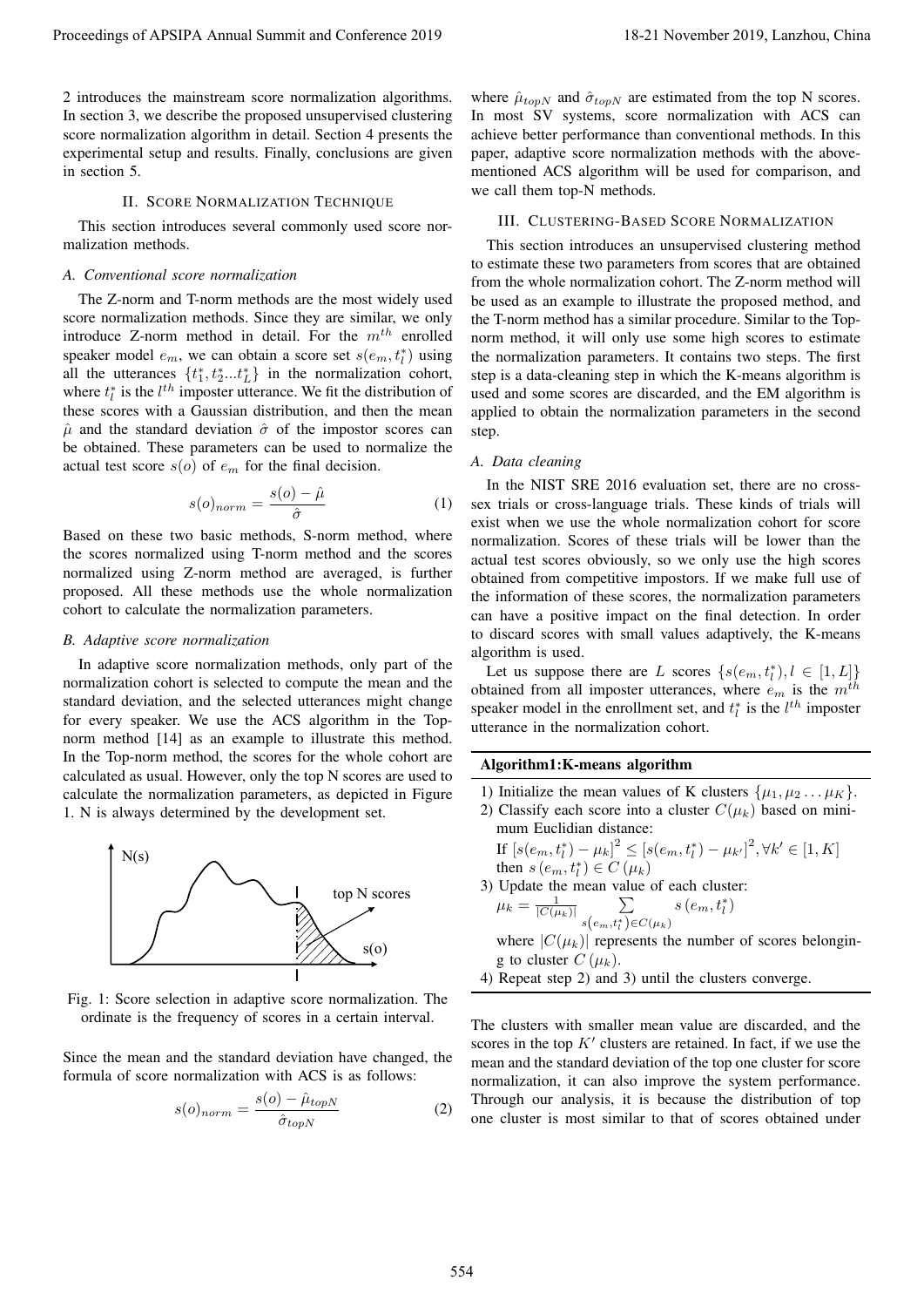the actual test conditions. However, using this step as a data cleaning step and using the information of top  $K'$  clusters to initialize parameters in the next step could achieve a further improvement.

## *B. Computing normalization parameters*

We believe that the distribution of the remaining scores do not follow a single Gaussian distribution, and we want to find more reliable normalization parameters that can reflect the actual score distributions of speaker models or test utterances. GMMs are used to fit the score distributions, and the EM algorithm is used in the clustering step. We take the mean and the standard deviation of top  $K'$  clusters as the initial values of the GMMs, and the weight  $w_i$  is initialized according to the following formula:

$$
w_i = \frac{|C(\mu_i)|}{|C|} \tag{3}
$$

where  $|C|$  represents the total number of remaining scores. Then the EM algorithm is applied to fit the score distribution.

## Algorithm2:EM algorithm

P|C<sup>|</sup> l=1 |s<br>1 |s(em,t∗ka)<br>1 |s(em,t∗ka)

1) Fix the parameter values  $\{w_i, \mu_i, \sigma_i^2\}$  of the  $i^{th}$  Gaussian component, the posterior probability of score  $s(e_m, t_l^*)$ can be calculated using Bayes' theorem:

p(in)<br>p(i)s(em,t∗k

))

2. Use the expression of the G

\n
$$
p(i|s (e_m, t_l^*)) = \frac{w_i N(s(e_m, t_l^*); m_i, s_i^2)}{\sum_j w_j N(s(e_m, t_l^*); m_j, s_j^2)}
$$
\n2. Update {*w*, μ<sub>i</sub>, σ<sub>i</sub><sup>2</sup>} using *p*(*i*|*s*(e\_m, t\_l^\*));

\n
$$
w'_{i} = \frac{1}{|C|} \sum_{l=1}^{|C|} p(i|s (e_m, t_l^*))
$$
\nEXECUTE:

\n
$$
w'_{i} = \frac{1}{|C|} \sum_{l=1}^{|C|} p(i|s (e_m, t_l^*))
$$
\nEXECUTE:

\n
$$
w'_{i} = \frac{1}{|C|} \sum_{l=1}^{|C|} p(i|s (e_m, t_l^*))
$$
\nand find the mean of the G

\nwhich is the sizes respectively. In the increase are Z-norm, is more very large.

\nEXECUTE:

\n
$$
P(r(s) = K' \text{ Gaussian components})
$$
\nEXECUTE:

\n
$$
P(r(s) = K' \text{ Gaussian components})
$$
\nEXECUTE:

\n
$$
P(r(s) = K' \text{ Gaussian components})
$$
\nEXECUTE:

\n
$$
P(r(s) = K' \text{ Gaussian components})
$$
\nEXECUTE:

\n
$$
P(r(s) = K' \text{ Gaussian components})
$$
\nEXECUTE:

\n
$$
P(r(s) = K' \text{ Gaussian components})
$$
\nEXECUTE:

\n
$$
P(r(s) = K' \text{ Gaussian components})
$$
\nEXECUTE:

\n
$$
P(r(s) = K' \text{ Gaussian components})
$$
\nEXECUTE:

\n
$$
P(r(s) = K' \text{ Gaussian components})
$$
\nEXECUTE:

\n
$$
P(r(s) = K' \text{ Gaussian components})
$$
\nEXECUTE:

\n
$$
P(r(s) = K' \text{ Gaussian components})
$$
\nEXECUTE:

\n
$$
P(r(s) = K' \text{ Gaussian components})
$$
\nEXECUTE:

\n
$$
P(r(s) = K' \text{ Gaussian components})
$$
\nEXECUTE:

\n<math display="</p>

)−µ 0 ] 2

3) Repeat step 1) and 2) until the models converge.



#### *A. Datasets*

We carried out experiments on the core test of the NIST SRE 2016 data. There are approximately 2 million trials, with 37058 target and 1949462 non-target trials in the NIST SRE 2016 core test. The nominal durations of enrollment speech files are 60 s, while those of the test files vary from 10 to 60 s. The data from previous NIST SRE evaluations (2004-2010), Switchboard and Mix6 dataset are used as the training sets.

The NIST SRE 2016 corpus contains two major languages, Tagalog and Cantonese, which have never appeared in previous NIST SRE evaluation and training data. We use 2272 files from the NIST SRE 2016 development set as the normalization cohort, of which languages are matched with the evaluation set, but these files are unlabeled.

#### *B. System description*

The experiments on the NIST SRE 2016 core data are based on the i-vector/PLDA framework. The whole process is mainly implemented with Kaldi open source code [16] while the PLDA is trained using in-house code. Mel-Frequency cepstral coefficient (MFCC) features with deltas and double deltas are extracted, which are 60-dimensional. A 3s sliding window is used for short-term mean and variance normalization. The voice activity detection (VAD) algorithm is used to remove silent frames. A gender-independent 2048-component GMM-UBM with diagonal covariance matrices is trained using unlabeled utterances of the NIST SRE 2016 development set. After the UBM is trained, a 600-dimensional total variability matrix is trained using the abovementioned training sets. After extracting the i-vectors, the training set and evaluation set are centred separately while the latter is centered using the mean of the unlabeled data. The i-vectors are reduced to 400 dimensions through the LDA algorithm. Since the prior of the G-PLDA model follows a Gaussian distribution, data Proceedings of APSIPA Annual Summit at China 551 November 2019<br>
In America conference 2019 18-21 November 2019 18-21 November 2019 18-21 November 2019 18-21 November 2019 18-21<br>
dentation of the summit and Summit and Summ

```
得分规整 model. After preprocessing, the PLDA model is
           whitening and length normalization are adopted before training
          the PLDA model. After preprocessing, the PLDA model is
```
#### respectively.

t<sub>7</sub>):<br>are centred separately while the latter is centered usin<br>mean of the unlabeled data. The i-vectors are reduced<br>mean of the unlabeled data. The i-vectors are reduced<br>400 dimensions through the LDA algorithm. Since In the stage of score normalization, three-quarters of utterances are randomly selected from the unlabeled data as the Z-norm set, and the remaining utterances are used as the Tnorm set. Several mainstream score normalization methods are used for comparison.

#### $K'$  Gaussian components *C. Results*

The equal error rate (EER), minimum error cost function (DCF<sup>min</sup>) and actual error cost function (DCF<sup>act</sup>) are used as evaluation metrics [17].

 $s$ (o) and the experimental results are fisted in Table 1. The system<br>without any score normalization is marked as "baseline". "Z-The experimental results are listed in Table 1. The system norm", "T-norm" and "S-norm" represent the systems using all scores for normalization. When we use top N scores for computing the mean and the standard deviation, a prefix "top" is added for these system names. We use a prefix "GMM"



Fig. 2: Clustering using the EM algorithm. The ordinate is the probability of scores in a certain interval.



are  $\overline{250}$  and  $\overline{10}$ ,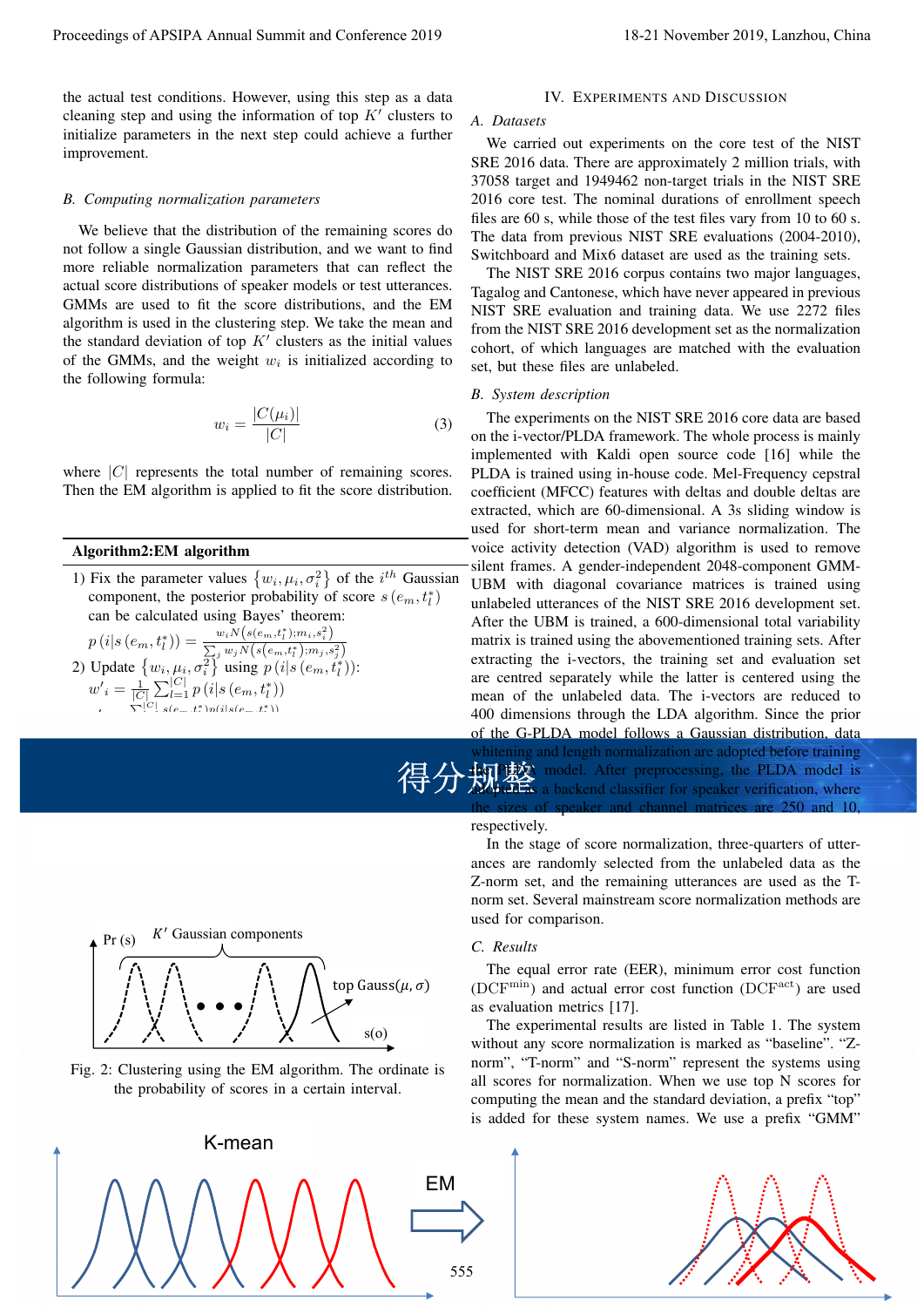for the proposed score normalization method. The hyperparameters in the score normalization methods are tuned using the development set of NIST SRE 2016 which also have two languages and some unlabeled data.

TABLE I: Results of different normalization methods

| No. | Method            | EER.  | DCF <sub>min</sub> | DCFact |
|-----|-------------------|-------|--------------------|--------|
| 0   | <b>Baseline</b>   | 13.94 | 0.7716             | 0.9250 |
| 1   | Z-norm            | 14.61 | 0.7871             | 0.8339 |
| 2   | T-norm            | 14.27 | 0.7694             | 0.8133 |
| 3   | S-norm            | 14.17 | 0.7685             | 0.8118 |
| 4   | top Z-norm        | 14.23 | 0.7526             | 0.7993 |
| 5   | top T-norm        | 13.93 | 0.7445             | 0.7732 |
| 6   | top S-norm        | 13.72 | 0.7413             | 0.7701 |
| 7   | <b>GMM Z-norm</b> | 14.04 | 0.7411             | 0.7448 |
| 8   | <b>GMM</b> T-norm | 13.87 | 0.7292             | 0.7387 |
| 9   | <b>GMM S-norm</b> | 13.69 | 0.7167             | 0.7214 |

As shown in Table I, the GMM S-norm method performs best. Compared with the baseline, a relative 7.1% DCF<sup>min</sup> and 22.0% DCF<sup>act</sup> improvement are obtained. Additionally, the systems using adaptive cohort selection for score normalization can achieve better performance than the systems that do not use it.

## *D. The effect of hyper-parameters*

There are some hyper-parameters in the top-N methods and the proposed score normalization methods. The system performance may vary with different hyper-parameters. The number of GMM components in the proposed unsupervised clustering method is a hyper-parameter. We list the results of the Znorm method with different numbers of GMM components in Table II. The symbol "∆" indicates the difference between the largest and the smallest value.

TABLE II: Results with different numbers of GMM components

| EER.  | DCF <sup>min</sup> | DCF <sub>act</sub> |
|-------|--------------------|--------------------|
| 14.13 | 0.7441             | 0.7525             |
| 14.01 | 0.7436             | 0.7463             |
| 14.04 | 0.7411             | 0.7448             |
| 14.08 | 0.7423             | 0.7427             |
| 14.16 | 0.7452             | 0.7502             |
| 0.15  | 0.0041             | 0.0098             |
|       |                    |                    |

TABLE III: Results with different top N numbers

| Num | EER.  | $DCF^{min}$ | DCF <sup>act</sup> |
|-----|-------|-------------|--------------------|
| 150 | 14.23 | 0.7526      | 0.7993             |
| 200 | 14.35 | 0.7562      | 0.8024             |
| 250 | 14.13 | 0.7539      | 0.7965             |
| 300 | 14.28 | 0.7617      | 0.7872             |
| 350 | 14.35 | 0.7644      | 0.7923             |
| 400 | 14.42 | 0.7678      | 0.8171             |
|     | 0.29  | 0.0152      | 0.0299             |

N is the number of scores selected for the top-N methods, and we also list the results with different values of N in

Table III. The top Z-norm method is used for comparison. From Table II and Table III, the performance fluctuation of the top-N methods is bigger than that of the proposed method, which means that the hyper-parameter of the proposed method has less effect on final detection performance. The hyper-parameters are usually tuned using a development set. However, there is no development set or the development set is mismatched with the evaluation set in most cases. The method proposed in this paper can solve this problem to some extent. Proceeding of APSIPA Annual Summit at China 566 11. The Proceeding Conference 2019 in the procedure of APSIPA Annual Summit and Conference 2019 in the Conference 2019 in the Conference 2019 in the Conference 2019 in the C

## *E. Bias of the estimated parameters*

As mentioned above, score normalization method can achieve satisfactory results only if scores obtained from the normalization cohort is matched with the actual test conditions. We build a toy experiment here to calculate the bias between the mean of the normalization parameters and that of the test set. We first calculate the mean and standard deviation of impostor scores in the test set. The bias of the mean between the normalization cohort and test set is defined as follows:

$$
\mu_{|bias|} = \frac{1}{M} \sum_{n=1}^{M} |\hat{\mu}_n - \mu_n|
$$
\n(4)

where  $M$  is the total number of enrollment speakers (for  $Z$ norm) or test utterances (for T-norm) in the test set;  $\hat{\mu}_n$  is the mean used for score normalization; and  $\mu_n$  is obtained from the test set.  $\mu_{\text{|\text{bias}|}}$  reflects the bias between the normalization cohort and test set.

| TABLE IV: Bias between the normalization cohort and the |          |  |  |
|---------------------------------------------------------|----------|--|--|
|                                                         | test set |  |  |

| Method            | $\mu_{ bias }$ |
|-------------------|----------------|
| Z-norm            | 93.6           |
| top Z-norm        | 36.7           |
| <b>GMM Z-norm</b> | 15.3           |
| T-norm            | 72.6           |
| top T-norm        | 22.9           |
| <b>GMM</b> T-norm | 17.4           |

From the results in Table IV, we can see that the bias of the GMM score normalization is smaller than that of other methods. These results indicate that the proposed method can approximate the distribution of the test set better than other methods.

## *F. Additional experiments on VOiCES corpus*

We also applied the proposed score normalization algorithm on the "VOiCES from a Distance Challenge 2019", and we develop the system for the fixed condition on two public datasets: VoxCeleb and SITW.

The VOiCES corpus is recorded in an acoustically challenging environment. The speech data contains much noise, reverberation, overlapping speech, laughter and acoustic artifacts, and the duration of speech utterances varies from 12 to 15 s. It consists of 20096 target trials and 3985782 non-target trials. We used VoxCeleb1 and VoxCeleb2 as the training set. The SITW corpus was used as a normalization cohort.